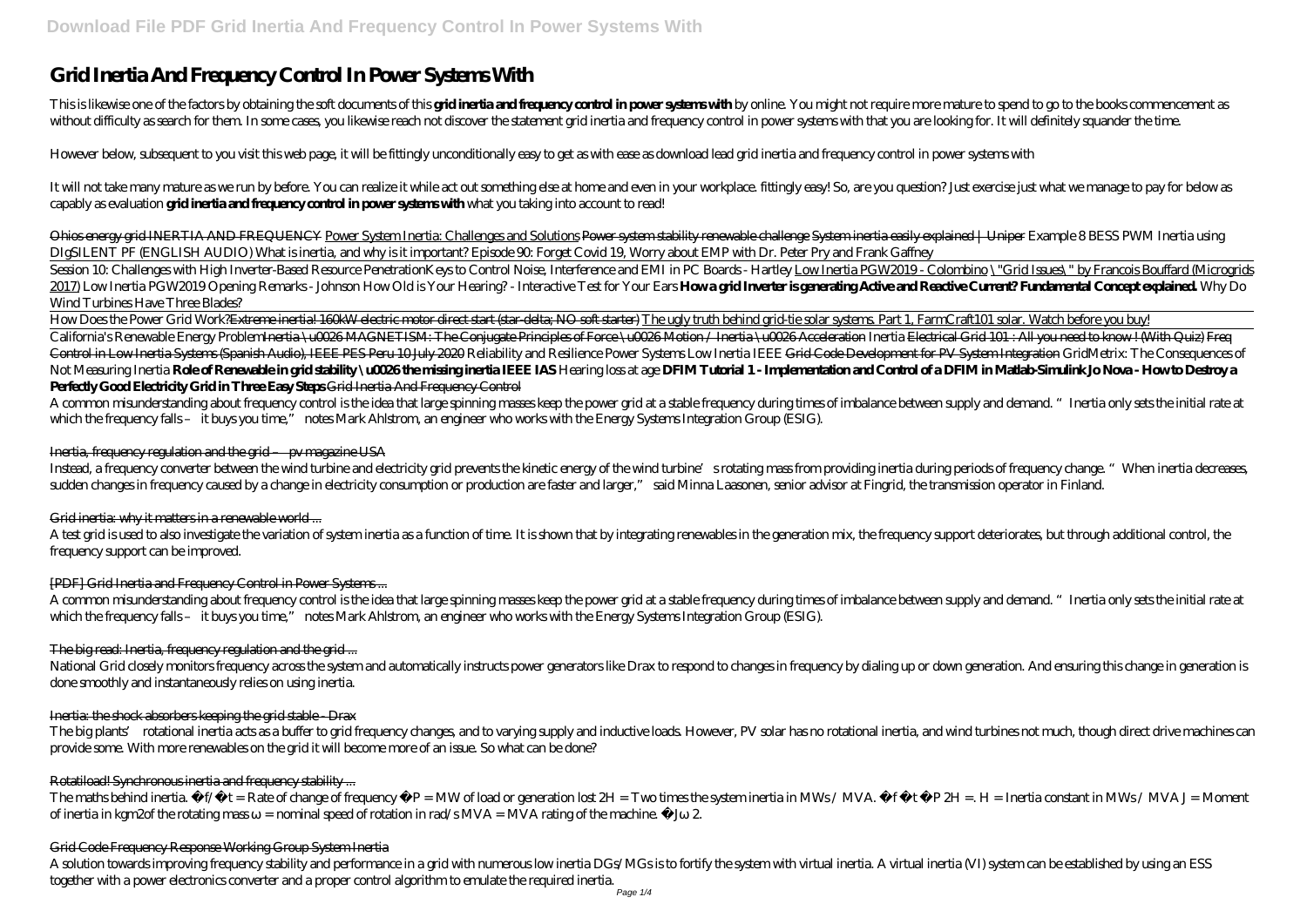## Frequency Stability and Control in Smart ... IEEE Smart Grid

To understand why, we'll need to go beyond spinning hamsters and frustrated llamas and dive into something called "frequency response," and even revisit the historic AC/DC battle. For that, check out part two of our investigation into inertia and the electric grid. \*Note: The animated gifs were not made using a physics simulator.

## IE Questions: What Is Inertia? And What's Its Role In Grid ...

Controlling the Frequency. The grid frequency is not a fixed value; it keeps changing within a narrow range. Allowable variation of the grid frequency is in a small range of  $\pm$  0.5 Hz or less This is  $\pm$  30 rpm. At any time all the generators connected to the grid run at the same speed or in a "synchronized" mode.

To overcome this problem, virtual inertia is introduced to ensure the short-term frequency stability of the grid. Generally, frequency control should be done in three stages Inertial response (response to the rate of chang frequency) Primary frequency control. Secondary frequency control.

## How Grid Frequency Affects Electric Power Generation ...

With no governor control system if there is a power mismatch the frequency will ramp in proportion to the power mismatch, and inversely proportional to the inertia. In calculus terms, the output (frequency deviation) signa integral of the input power mismatch – the inertia H being the constant which determines the slope of the ramp.

## Inertia in power system: We don't actually need that much ...

The frequency fluctuations are resisted by the sources of inertia on the grid - the principle of conservation of energy requires that power in must equal power out at all times, so when there is a power imbalance on the sy energy is transferred between the kinetic energy stored in the rotating turbines and the power system in order to maintain equilibrium between generation and demand.

## Virtual Inertia Control to Enhance Frequency Stability of ...

The present paper emphasizes some significant points on the importance of inverter-based virtual inertia on the grid frequency regulation, dynamic impacts, and new relevant ideas to improve power grids frequency stability control performance.  $\hat{A} \odot 2017$  The Authors.

## On Virtual inertia Application in Power Grid Frequency Control

Inertia is a property of the grid which limits frequency variations in the case of sudden load or generation changes. High penetrations of renewable energy reduce the inherent inertia of the grid. Synthetic inertia can be using smart grid techniques to overcome this problem.

# Synthetic inertia in grids with a high renewable energy ...

A test grid is used to also investigate the variation of system inertia as a function of time. It is shown that by integrating renewables in the generation mix, the frequency support deteriorates, but through additional co frequency support can be improved.

## Measuring grid inertia accurately will enable more ...

Modern Aspects of Power System Frequency Stability and Control describes recently-developed tools, analyses, developments and new approaches in power system frequency, stability and control, filling a gap that, until the l few years has been unavailable to power system engineers. Deals with specific practical issues relating to power system frequency, control and stability Focuses on low inertia and smart grid systems Describes the fundament processes by which the frequency response requirements of power systems in daily operation are calculated, together with a description of the actual means of calculation of these requirements

Frequency control in power systems Frequency in a power system is a real-time changing variable that indicates the balance between generation and demand. In Great Britain, the National Grid is the system operator that is responsible for maintaining the frequency response of the power system within acceptable limits.

# Frequency control of future power systems reviewing and ...

Calculations performed by ERCOT show that the theoretical critical inertia level is 105GW s, given the current set of technologies and frequency control practices Dynamic studies have shown grid instability (e.g. voltage oscillations) at system inertia levels below  $100$  GW s, so this limit is used in practice [30].

## Evaluating rotational inertia as a component of grid...

In Great Britain, the grid frequency is 50Hz. In the US, it's 60Hz. In the US, it's 60Hz. In Japan, the western half of the country runs at 60Hz, and the eastern half of the country runs at 50Hz – a string of power stations across the middle of the country steps up and down the frequency of the electricity as it flows between the two grids.

# Why we need the whole country on the same frequency - Drax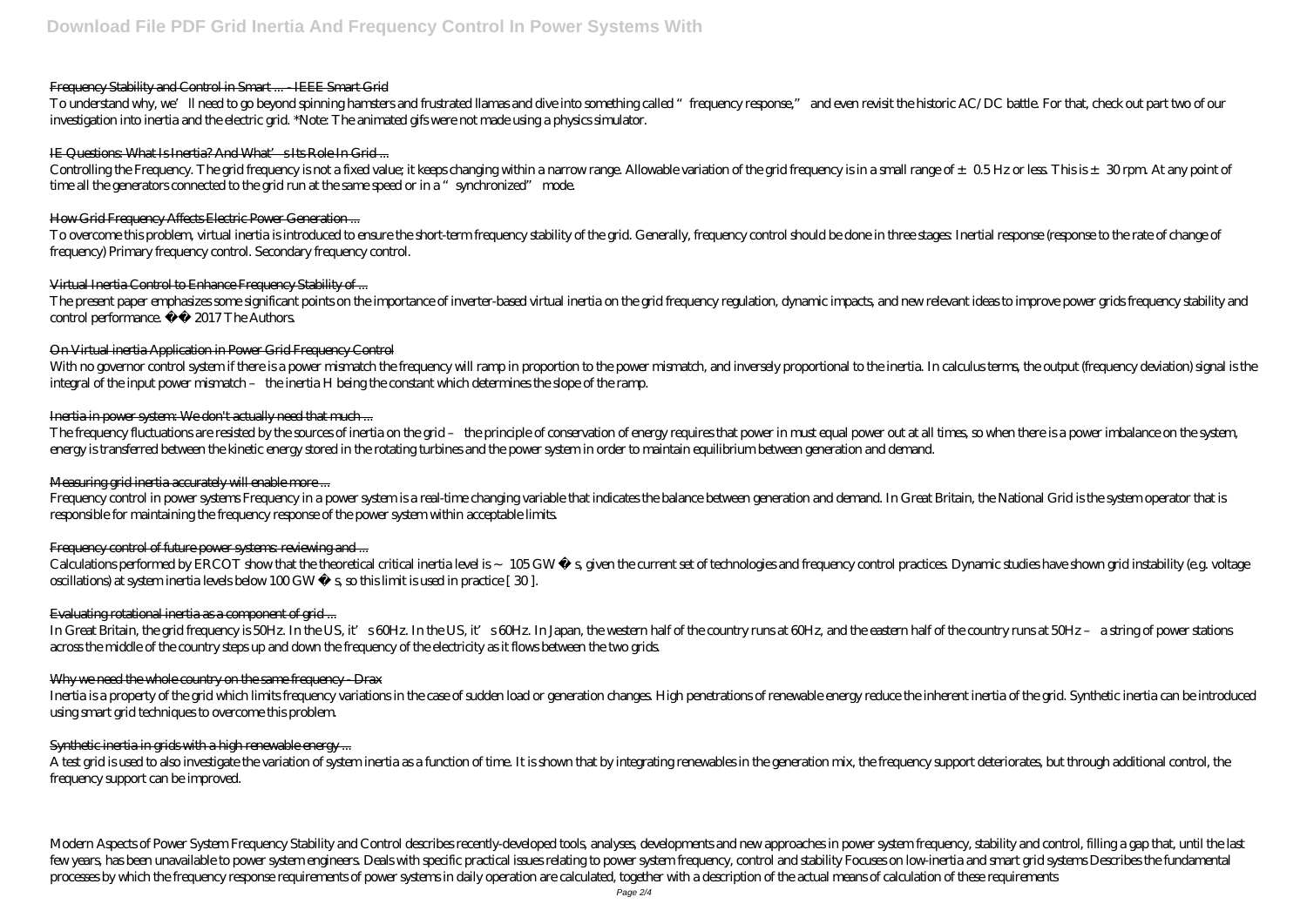This book provides a thorough understanding of the basic principles, synthesis, and ysis, and control of virtual inertia systems. It uses the latest technical tools to mitigate power system stability and control problems u presence of high distributed generators (DGs) and renewable energy sources (RESs) penetration. This book uses a simple virtual inertia control structure based on the frequency response model, complemented with various cont methods and algorithms to achieve an adaptive virtual inertia control respect to the frequency stability and control issues. The chapters capture the important aspects in virtual inertia synthesis and control with the obje solving the stability and control problems regarding the changes of system inertia caused by the integration of DGs/RESs. Different topics on the synthesis and application of virtual inertia are thoroughly covered with the description and analysis of numerous conventional and modern control methods for enhancing the full spectrum of power system stability and control. Filled with illustrative examples, this book gives the necessary fundament and insight into practical aspects. This book stimulates further research and offers practical solutions to real-world power system stability and control problems with respect to the system inertia variation triggered by the integration of RESs/DGs. It will be of use to engineers, academic researchers, and university students interested in power systems dynamics, analysis, stability and control.

The increased penetration of renewable energy resources particularly those connected via inverters to the electric grid like wind and solar, has resulted in the displacement of traditional synchronous generators. This has subsequently led to a decline in the available rotational inertia from these synchronous generators that provides immediate frequency response in the event of a disturbance to the grid. The result is a larger increase in t frequency deviation, rate of change of frequency, and a slower settling time, all of which can lead to frequency instability and an eventual collapse of the grid. This network condition has been termed low inertia power sy The aim of this dissertation is to design control and optimization algorithms that will enable these inverter-based resources participate effectively and optimally in providing frequency control response in a low-inertia p systems by controlling their inverter interfaces. The first part of this dissertation focuses on optimizing the performance of the popular virtual synchronous machine control structure for inverter-based resources, by deve algorithm to optimally design the inertia and damping gain coefficient of its frequency control loop. This enables these inverter-based resources to participate efficiently in the inertia response portion of primary freque by producing active power proportional to frequency measurements in response to a power imbalance or disturbance to the grid, just like a synchronous generator. The second part of this dissertation focuses on designing a n inverter-based resource control strategy termed inverter power control, which is based on model predictive control, to directly determine the optimal active power set-point for the inverter-based resources in the event of imbalance or disturbance in the system. This proposed control framework alleviates a fundamental drawback of the virtual synchronous machine approach that constrains the inverter-based resources to behave like synchronous machines when responding to a frequency event thereby limiting the potentials of these fast acting and flexible inverter-based resources.

Nowadays, most of the ancillary services such as reserve capacity, inertia and frequency control relies on large conventional power plants. Approaching future power systems with high penetration of renewable energy sources (RES) has resulted in imperative need for the evaluation of ancillary services. This research focuses on the frequency stability which must be ensured in order to maintain the grid stability against imbalances between gene and load. This large conventional power plants that provide ancillary services are called "must-run" units. These facilities are generation power plants necessary during certain operating conditions and they are responsibl providing enough ancillary services to ensure a reliable operation of power systems. Given a high RES penetration in the future, must-run units are expected to be reduced or totally decommissioned reducing the power system inertia. This may result in insecure operation threatening the reliability of the power supply. This project investigates the frequency stability support from renewable energy generation such as wind power plants (WPPs) an photovoltaic systems (SPVSs) in future power systems with high penetration of RES and without must-run units. Sensitivity studies for frequency stability are performed on a simulated 2030 scenario for western Denmark (DK1) power system The objective of this master thesis is to study the DK1 power system to analyse the ability of modern controllable WPPs to provide frequency stability without must-run units in a future scenario dominated by R generation. This project examines the primary frequency control in DK1 simulating an overfrequency event islanding DK1 from the CE power system with high wind forecast. The main results of this project reveal that the fast deploy of active power by the RES generation counterbalances the reduced inertia in the power system, which can operate without a lack of stability of the power supply for overfrequency events without must-run units. Howev there are technical capabilities and limitations that curtail the RES penetration. Recommendations on the parameters of the WPPs frequency control are made according to the droop, the ramp rate and the RES penetration. The virtual inertia is recommended for frequency control of WPPs and increases its importance when the RES penetration is high. The support of HVDC interconnections is an interesting facility to increase the RES penetration allowing the power system to operate with even less inertia online maintaining a stable supply. Although, the measurement and communication delay by the frequency controllers increases its importance when increasing the RES penetration as faster power deploy is needed.

This open access book presents papers displayed in the 2nd International Conference on Energy and Sustainable Futures (ICESF 2020), co-organised by the University of Hertfordshire and the University Alliance DTA in Energy. The research included in this book covers a wide range of topics in the areas of energy and sustainability including: • ICT and control of energy; • conventional energy sources; • energy governance; • materials in energy research;• renewable energy; and• energy storage. The book offers a holistic view of topics related to energy and sustainability, making it of interest to experts in the field, from industry and academia.

The Power Electronics, Drive Systems, and Technologies Conference (PEDSTC) aims to bring together academic scientists, leading engineers, industry researchers, and scholar students to exchange and share their experiences and research results about all aspects of power electronics and electrical drives

# 8.4.4.1 Virtual Synchronous Generator in Parallel with Synchronous Generator

Energy storage systems have been recognized as the key elements in modern power systems, where they are able to provide primary and secondary frequency controls, voltage regulation, power quality improvement, stability enhancement, reserve service, peak shaving and so on. Particularly, deployment of energy storage systems in a distributed manner will contribute greatly in the development of smart grids and providing promising solutions f the above issues. The main challenges will be the adoption of new techniques and strategies for the optimal planning, control, monitoring and management of modern power systems with the wide installation of distributed ene storage systems. Thus the aim of this book is to illustrate the potential of energy storage systems in different applications of modern power systems, with a view toward illuminating recent advances and research trends in technologies. This exciting new volume covers the recent advancements and applications of different energy storage technologies that are useful to engineers, scientists, and students in the discipline of electrical enginee Suitable for the engineers at power companies and energy storage consultants working on energy storage field, this book offers a cross disciplinary look across electrical, mechanical, chemical and renewable engineering asp energy storage. Whether for the veteran engineer or the student, this is a must-have for any library.